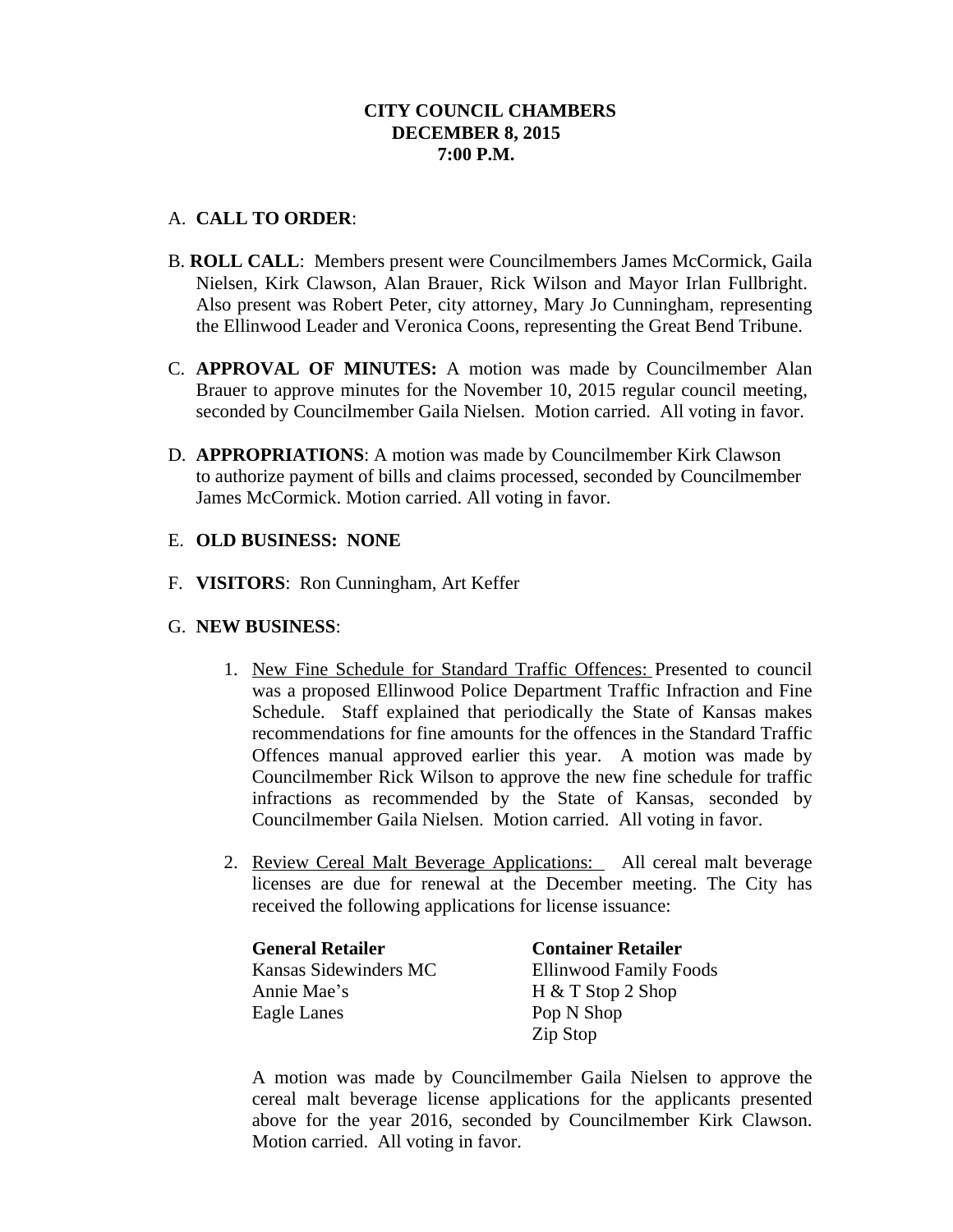# **CITY COUNCIL CHAMBERS DECEMBER 8, 2015 7:00 P.M.**

## H. **REPORTS**:

- 1. Municipal Court Report: Presented to Council was the Municipal Court Report for November, 2015.
- 2. Utilities Production Report: Presented to Council was the Utilities Production Report.
- 3. Staff Reports:
	- a) Staff gave an update on the KDOT Project. He said final plans for the city project have tentatively been approved by KDOT, and they are waiting on KDHE approval. Kirkham Michael is hoping to have the bid opening in December and a contractor selected by the end of the year.
	- b) Staff explained the Neighborhood Revitalization Plan (NRP) has been filed with the Kansas Attorney General's office and the City is waiting on approval for the plan to be in effect.
	- c) Staff provided an update on the Main Street building demolition. Staff has been in contact with Nelson Stone and his plan is to start on the building when he is done with the demolition of three houses on Santa Fe. Staff explained that Pickens Restoration is behind on the contract they are currently working on. The plan is to come to Ellinwood as soon as they complete the project in Garden City.
	- d) Staff reported a draft of the Codification of ordinances has been received and is currently in the review process.
	- e) Staff requested a special meeting be scheduled and is proposing a date of December 14, 2015 at 7:00 for review of employee wages and possible encumbrance of chip and seal project.
	- f) Staff reminded the council of the city Christmas party, Friday December 11<sup>th</sup> at 6:30.
	- g) Staff requested council input on the topic of snow removal on sidewalks in front of businesses on Main Street. The consensus of the council was to continue clearing the sidewalks on the two blocks of Main Street.